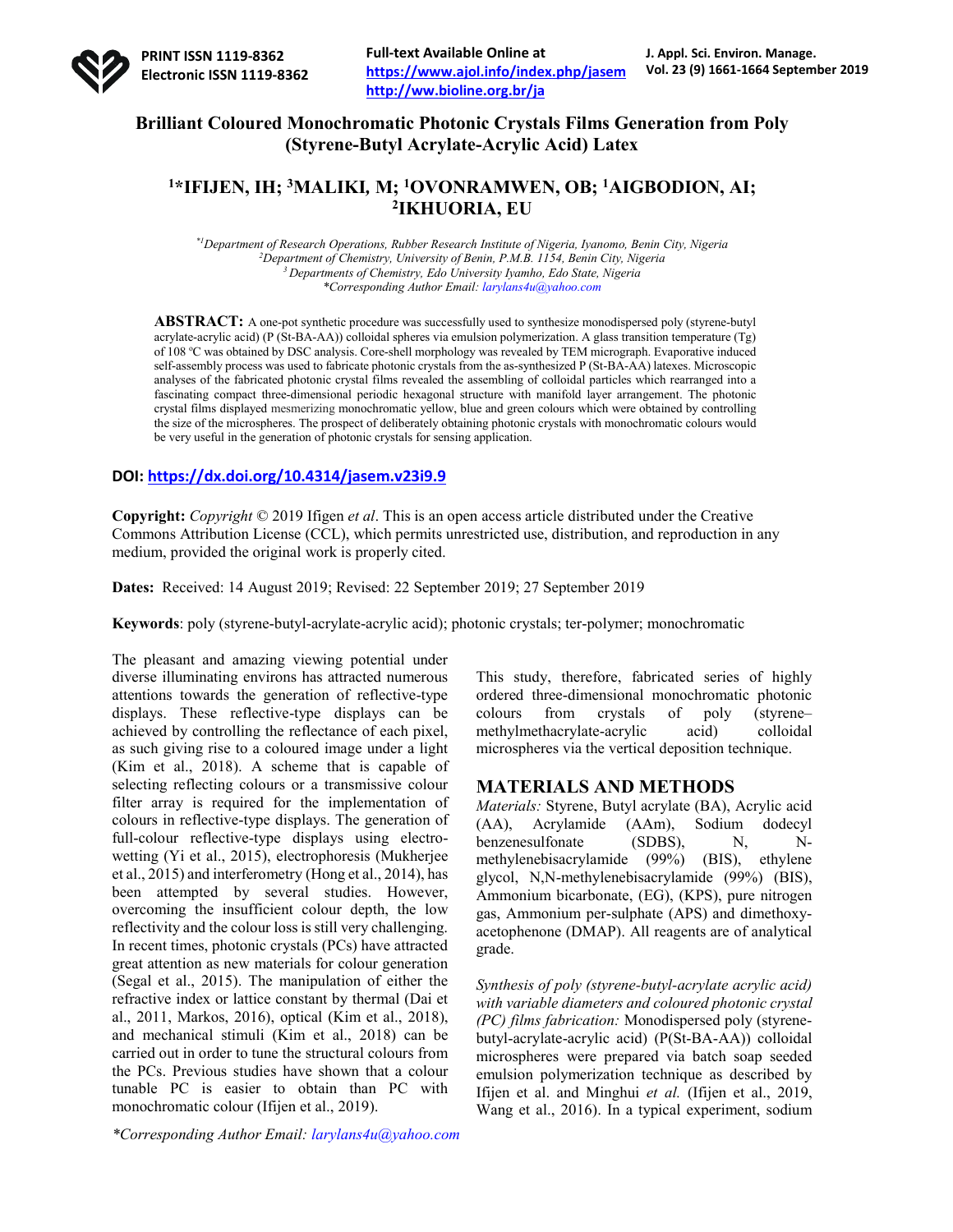deodecyl benzene sulphurnate (SDBS) (0.005g), acrylic acid (AA) (0.720 g), ammonium bicarbonate (0.085 g) and styrene (St) (3.190 g) were transferred into a 50 ml flask containing distilled water (16.5 g). The mixture was stirred at 410 rpm in a nitrogen environment at a temperature of 90  $^{\circ}$ C for about 30 minutes. The mixture of butyl-acrylate (BA) (0.735 g) monomer and APS initiator (0.091 g) was then transferred into the reaction flask. The reaction was stopped after 13 hrs.

*Generation of coloured photonic crystal (PC) films:* The coloured PCs were generated following a published procedure (Ifijen et al., 2019). Here, P(St-BA-AA) crystal films were generated from the assynthesized latexes via the evaporative induced selfassembly of colloidal suspension made from P(St-BA-AA) latex and water on the surface of glass slides. The crystal films were obtained by carrying out the assembly process at 60  $\rm{^{\circ}C}$  for 24 hr in a water bath. The self-assembling of the latex particles was instigated by the capillary force between the convective force and the interface of the glass substrate generated by the evaporation of solvent.

*Characterization Techniques:* High-resolution transmission electron microscopy (TECNAI F2G20 HRTEM) and Atomic force microscope in the tapping mode (Bruker Multimode, Germany), were used to determine the arrangement pattern of the prepared P (St-BA-AA) latex and the generated photonic crystal films. The functional groups'determination of the synthesized latex samples was achieved using Perk spectrum one FT-IR spectrometer.

#### **RESULTS AND DISCUSSION**

Figures 1,2 and 3 revealed the functional groups of P (St-BA-AA) latex. C-H out-of-plane bending vibrations in methylene and benzene groups are due to the peaks at  $696 \text{ cm}^{-1}$  and  $757 \text{ cm}^{-1}$  respectively.

The peaks at  $1449 \text{ cm}^{-1}$ ,  $1509 \text{ cm}^{-1}$  and  $1589 \text{ cm}^{-1}$  are assigned to aromatic C=C-C stretching vibration (Omorogbe et al., 2019). The observed peaks at 2924 cm-1 and 3027 cm-<sup>1</sup> are caused by methylene and aromatic C-H groups respectively. The peaks at 1725cm-<sup>1</sup> and 1198 cm-<sup>1</sup> are caused by carboxylic acid (C=O stretch) and C-O stretching vibration (ester bond) (Ifijen et al., 2019) respectively.

Figure 4 revealed the SEM micrographs of the fabricated photonic crystal films with insets of coloured films and their multi-layer views. The results revealed an ordered hexagonal arrangement of spherical particles with manifold layers (Figure 4).



**Fig. 1:** Fourier transform infrared spectroscopy (FTIR) (b) Differential scanning calorimetry (c) UV–visible absorption spectra (DSC) of P(St-BA-AA) latex



Fig 2: display the spectra of  $P(St-BA-AA)$  latex. A Tg of 108 °C was observed for the prepared P(St-BA-AA) latex. The obtained Tg is a pointer that the glassy and non-flexible state of the P(St-BA-AA) latex can consistently be preserved whenever they are applied within the aforementioned Tg. Although, their glassy and nonflexible state becomes rubbery like when this Tg is passed.

The obtained average particle diameters of assynthesized  $P(St-BA-AA)_1$ ,  $P(St-BA-AA)_2$  and  $P(St-BA-AA)_1$  $BA-AA$ )<sub>3</sub> are respectively 140 nm, 190 nm and 240 nm. The films displayed brilliants yellow, blue and green colourations which did not change clour with viewing angle (monochromatic). The monochromatic nature of the obtained colours (Figure 4(a-c) can be applied in optical sensing etc. The intrinsic nature of the component materials to be used in the fabrication of responsive photonic crystals is usually considered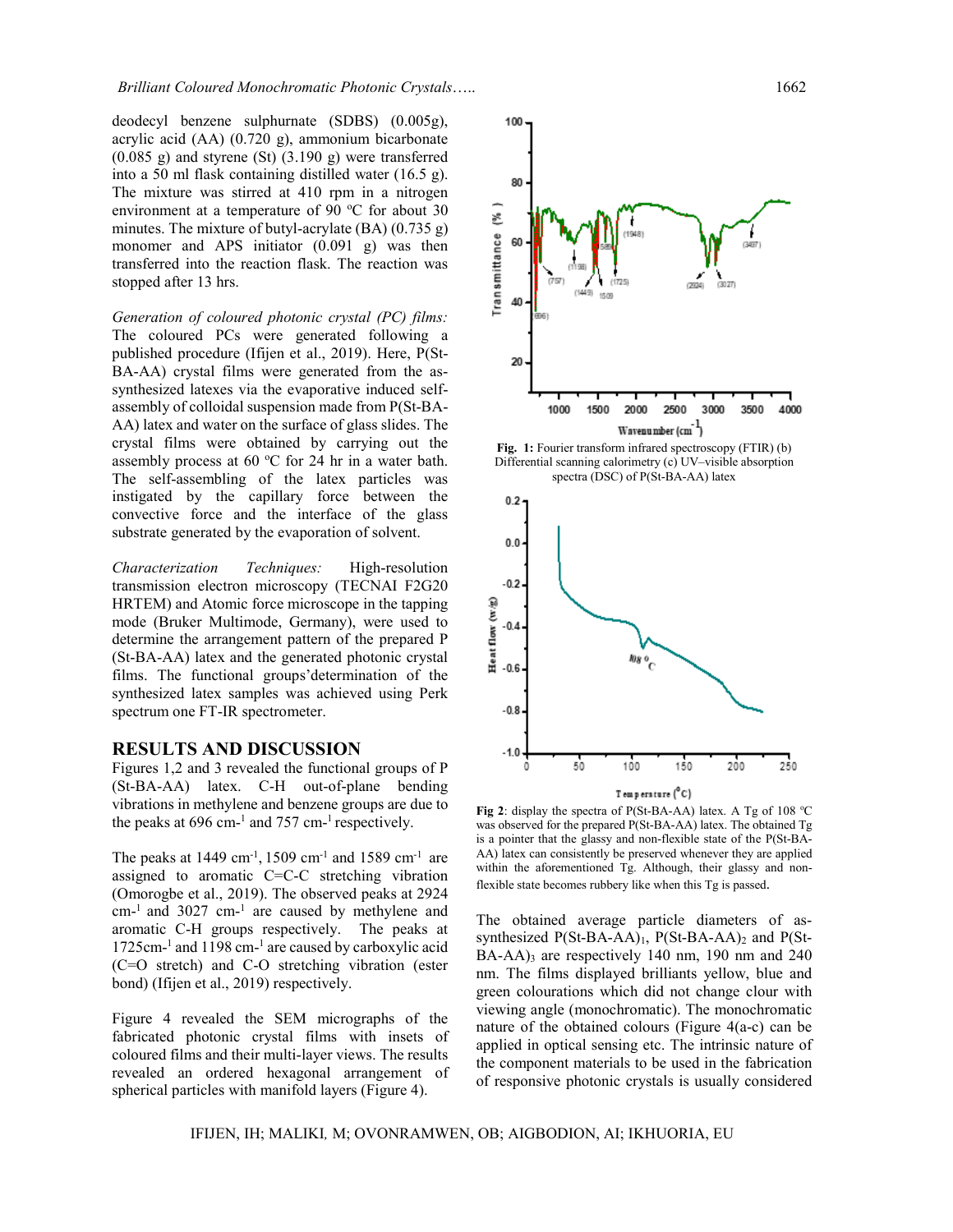when trying to generate colour responsive photonic crystals.



**Fig 3:** displays the UV spectra of P(St-BA-AA) latex. The result revealed a typical UV absorption for Pi-bonding to Pi-anti-bonding transformation ( $\pi \rightarrow \pi$ <sup>\*</sup>) at about 228 nm, 258 and 255 nm respectively. This indicates the presence of conjugated double bonds latex structures.



Fig 4: Scanning electron micrographs (SEM) of (a) P(St-BA-AA)<sub>1</sub> (b)  $P(St-BA-AA)$ <sub>2</sub> (c)  $P(St-BA-AA)$ <sub>3</sub> with insets of multilayer view and coloured PC films.

For instance, in order to generate a photonic crystal film that can be responsive to a specific external stimuli with respect to colour change, the material

must have an intrinsic property that is monochromatic in nature before the incorporation of a responsive molecular agent. The reason for this is because, when a monochromatic coloured material with molecular recognition agent incorporated into its matrix, changes colour when exposed to a specific external stimuli, one can be absolutely sure that, the observed change in colour is due to the external stimuli that the responsive agent is supposed to sensitive to. TEM analysis revealed two varied layers which signified core-shell morphology (Figure 4d); the dark layer (core) can be ascribed to polystyrene (PS) group, while the light layer (shell) can be attributed to butyl acrylate (BA) and acrylic acid (AA) groups. Figure 4e shows the atomic force microscopic analysis of the fabricated photonic crystal films. The micrograph revealed a three dimensional well-ordered arrangement of crystal particles which is in agreement to the obtained SEM micrograph in Figure 4a, b and c.

*Conclusion***:** This study successfully fabricated photonic crystal films with beautiful yellow, blue and green monochromatic colours from as-synthesized poly (styrene-butylacrylate) latexes by varying their particle diameters. The possibility of deliberately obtaining photonic crystal films with monochromatic colours by controlling the sizes of the microspheres would be very useful in the creation of photonic crystals for sensing applications.

*Acknowledgements***:** The authors appreciate the financial support of TWAS for this research and also the parents of Dr Ifijen, Ikhazuagbe Hilary (Mr. & Mrs Ifijen) for their support.

### **REFERENCE**

- dai, X., Xiang, Y., Wen, S; He, H. (2011). Thermally tunable and omnidirectional terahertz photonic bandgap in the one-dimensional photonic crystals containing semiconductor InSb. *J. Appl. Physics,* 109**,** 053104.
- Hong, J., Chan, E., Chang, T., Fung, R., Kim, C., Ma, J., Pan, Y., Wen, B., Reines, I; Lee, C. (2014). 54.4L: Late-News Paper: Single Mirror Interferometric Display – A New Paradigm for Reflective Display Technologies. *SID Symposium Digest of Technical Papers,* 45**,** 793-796.
- Ifijen, H. I., Ikhuoria, E. U; Omorogbe, S. O. (2019). Correlative studies on the fabrication of poly(styrene-methyl-methacrylate-acrylic acid) colloidal crystal films. *J. Dispersion Sci. Technol.* 1-8.

IFIJEN, IH; MALIKI*,* M; OVONRAMWEN, OB; AIGBODION, AI; IKHUORIA, EU